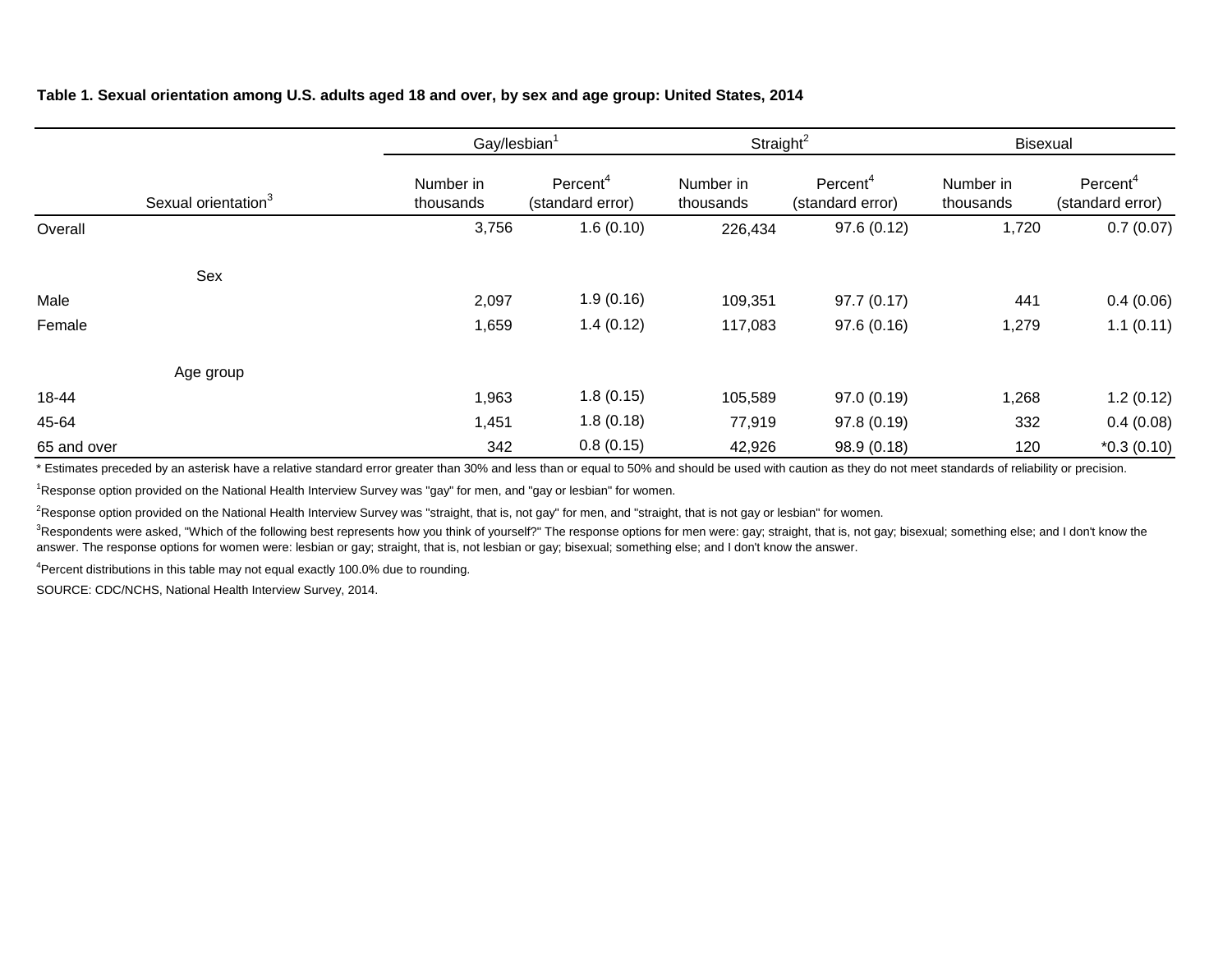### **Table 2. Selected health-related behavior indicators of U.S. adults, by sexual orientation and sex: United States, 2014**

|                                                                   | Both sexes               |                       |                 | Men                      |                       |             | Women                    |                       |             |
|-------------------------------------------------------------------|--------------------------|-----------------------|-----------------|--------------------------|-----------------------|-------------|--------------------------|-----------------------|-------------|
| Selected health-related behavior indicator                        | Gay/lesbian <sup>1</sup> | Straight <sup>2</sup> | <b>Bisexual</b> | Gay/lesbian <sup>1</sup> | Straight <sup>2</sup> | Bisexual    | Gay/lesbian <sup>1</sup> | Straight <sup>2</sup> | Bisexual    |
|                                                                   |                          |                       |                 | Percent (standard error) |                       |             |                          |                       |             |
| Ages 18 and over                                                  |                          |                       |                 |                          |                       |             |                          |                       |             |
| Current cigarette smoker <sup>3</sup>                             | 24.1 (2.75)              | 16.6 (0.34)           | 23.2(3.60)      | 23.7 (3.92)              | 18.7 (0.46)           | 20.0(5.63)  | 24.7 (3.62)              | 14.6 (0.46)           | 24.3 (4.49) |
| At least one heavy drinking day in the past year <sup>4</sup>     | 34.8 (3.09)              | 24.9(0.40)            | 38.0 (4.50)     | 38.0(4.60)               | 31.6(0.61)            | 46.7 (7.90) | 30.6(3.60)               | 18.7(0.46)            | 34.9(5.04)  |
| Met federal guidelines for aerobic physical activity <sup>5</sup> | 51.8(3.18)               | 49.1 (0.46)           | 67.3 (3.96)     | 55.4 (4.54)              | 52.6(0.62)            | 54.6 (7.98) | 47.0 (4.21)              | 45.8 (0.58)           | 71.8 (4.28) |
| Ages18-64                                                         |                          |                       |                 |                          |                       |             |                          |                       |             |
| Current cigarette smoker <sup>3</sup>                             | 25.6 (2.94)              | 18.5 (0.39)           | 24.3 (3.80)     | 25.9 (4.29)              | 20.6(0.53)            | 23.3 (6.48) | 25.1 (3.82)              | 16.5(0.54)            | 24.6 (4.60) |
| At least one heavy drinking day in the past year <sup>4</sup>     | 36.3 (3.31)              | 29.2 (0.46)           | 38.8 (4.60)     | 40.6 (4.98)              | 36.1(0.70)            | 52.6 (7.84) | 31.0(3.77)               | 22.5(0.55)            | 34.8(5.12)  |
| Met federal guidelines for aerobic physical activity <sup>5</sup> | 53.0 (3.35)              | 52.0 (0.52)           | 69.8 (3.88)     | 56.8 (4.85)              | 54.9 (0.69)           | 61.7(7.53)  | 48.3 (4.39)              | 49.2 (0.67)           | 72.1 (4.35) |

<sup>1</sup>Response option provided on the National Health Interview Survey was "gay" for men, and "gay or lesbian" for women.

<sup>2</sup>Response option provided on the National Health Interview Survey was "straight, that is, not gay" for men, and "straight, that is not gay or lesbian" for women.

 ${}^{3}$ A person who had smoked more than 100 cigarettes in his or her lifetime and now smokes everyday or some days.

<sup>4</sup>For men, a person who had at least 12 drinks of any type of alcoholic beverage in his lifetime, and has had five or more drinks of any alcoholic beverage in at least 1 day in the past year. For women, a person who had a of any type in her lifetime, and has had four or more drinks of any alcoholic beverage in at least 1 day in the past year.

<sup>5</sup>Refers to meeting the 2008 federal Physical Activity Guidelines for Americans, which are being used for the Healthy People 2020 objectives. Meeting the guidelines for aerobic activity means that adults perform at least vigorous-intensity aerobic activity, or an equivalent combination of moderate- and vigorous-intensity aerobic activity. The 2008 quidelines state that aerobic activity should be performed in episodes of at least 10 minutes spread throughout the week. Only leisure-time physical activity is used in the determination of whether or not these guidelines have been met.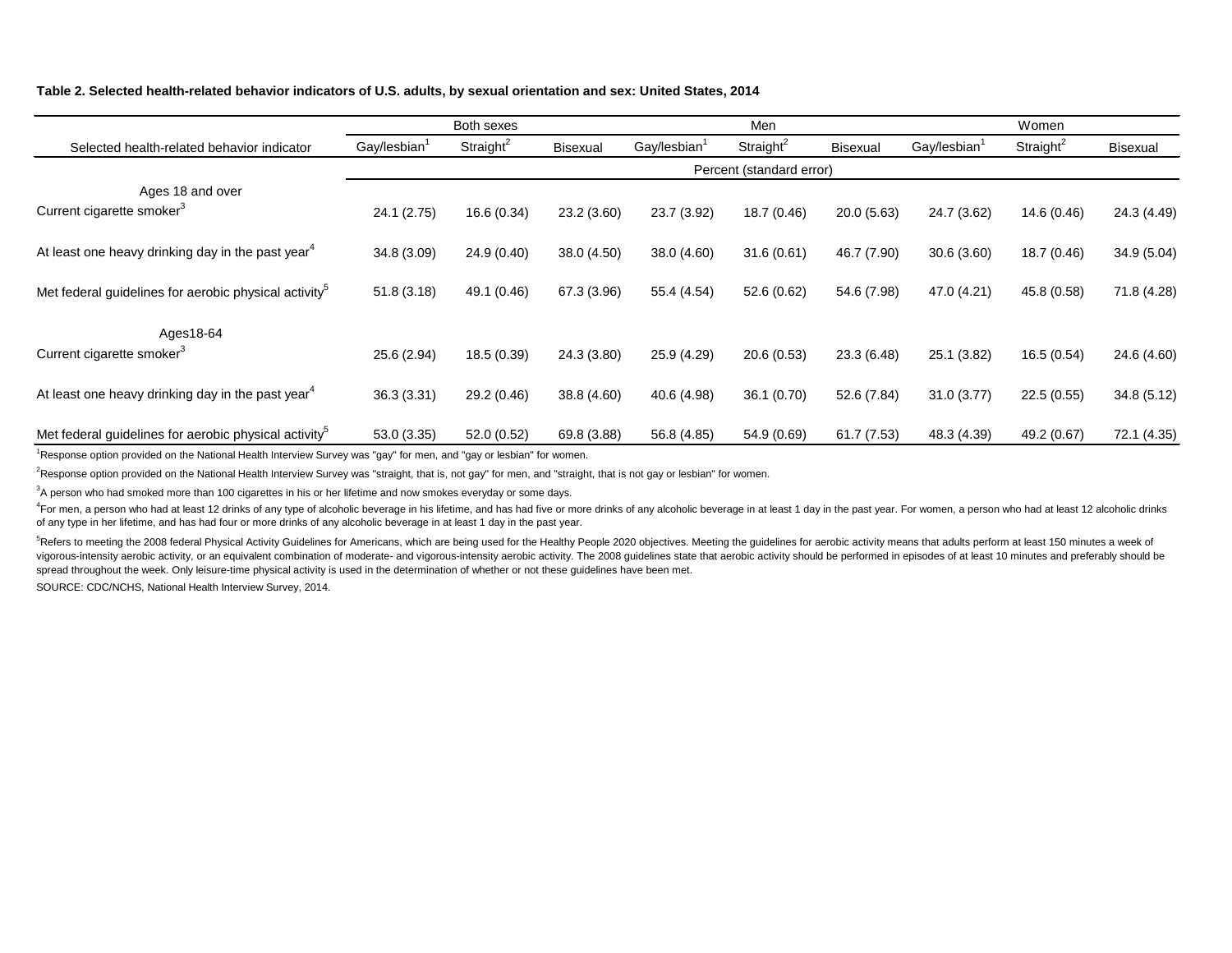## **Table 3. Selected health status indicators of U.S. adults, by sexual orientation and sex: United States, 2014**

|                                                                                               | Both sexes               |               |                 |                          | Men                      |                 | Women                    |                       |                 |
|-----------------------------------------------------------------------------------------------|--------------------------|---------------|-----------------|--------------------------|--------------------------|-----------------|--------------------------|-----------------------|-----------------|
| Selected health status indicator                                                              | Gay/lesbian <sup>1</sup> | Straight $^2$ | <b>Bisexual</b> | Gay/lesbian <sup>1</sup> | Straight <sup>2</sup>    | <b>Bisexual</b> | Gay/lesbian <sup>1</sup> | Straight <sup>2</sup> | <b>Bisexual</b> |
|                                                                                               |                          |               |                 |                          | Percent (standard error) |                 |                          |                       |                 |
| Ages 18 and over                                                                              |                          |               |                 |                          |                          |                 |                          |                       |                 |
| Health status described as excellent or very good                                             | 60.9 (3.14)              | 61.3(0.39)    | 63.5(3.75)      | 62.1(4.11)               | 62.4 (0.56)              | 59.8 (7.32)     | 59.3 (4.37)              | 60.3(0.52)            | 64.7 (4.35)     |
| Experienced serious psychological distress in past<br>30 days $3$                             | 7.0(1.64)                | 2.9(0.12)     | 10.7(2.61)      | $*8.9(2.68)$             | 2.5(0.16)                | $\ddagger$      | 4.6(1.34)                | 3.4(0.16)             | 11.3(3.14)      |
| Obese <sup>4</sup>                                                                            | 30.9(2.80)               | 29.9 (0.38)   | 33.3 (4.31)     | 25.6 (4.00)              | 29.7 (0.49)              | 26.6 (6.85)     | 37.9 (3.93)              | 30.0(0.55)            | 35.9(5.12)      |
| Ages 18-64                                                                                    |                          |               |                 |                          |                          |                 |                          |                       |                 |
| Health status described as excellent or very good                                             | 60.3(3.27)               | 64.8 (0.43)   | 63.0 (3.84)     | 61.4 (4.45)              | 65.8 (0.63)              | 56.4 (7.57)     | 59.0 (4.59)              | 63.8(0.58)            | 64.9 (4.43)     |
| Experienced serious psychological distress in past<br>30 days $3$                             | 7.2(1.75)                | 3.2(0.14)     | 11.4(2.80)      | 9.8(2.93)                | 2.7(0.19)                | $\ddagger$      | $*4.1(1.30)$             | 3.7(0.19)             | 11.6(3.22)      |
| Obese <sup>4</sup><br>.<br>$\cdot$ $\cdot$ $\cdot$<br>$\sim$ $\sim$ $\sim$ $\sim$<br>$\cdots$ | 31.6 (2.98)              | 30.4(0.43)    | 35.5(4.51)      | 26.6 (4.31)              | 30.6(0.57)               | 31.9 (7.69)     | 38.1(4.10)               | 30.3(0.64)            | 36.6(5.25)      |

Estimates preceded by an asterisk have a relative standard error greater than 30% and less than or equal to 50% and should be used with caution as they do not meet standards of reliability or precision.

† Estimates with a relative standard error greater than 50% are replaced with a dagger and not shown.

<sup>1</sup>Response option provided on the National Health Interview Survey was "gay" for men, and "gay or lesbian" for women.

<sup>2</sup>Response option provided on the National Health Interview Survey was "straight, that is, not gay" for men, and "straight, that is not gay or lesbian" for women.

<sup>3</sup>Six questions ask how often during the past 30 days a respondent experienced certain symptoms of psychological distress: feeling so sad that nothing could cheer you up, nervous, restless or fidgety, hopeless, worthless, effort. The response codes (0-4) of the six items were summed to yield a scale with a 0-24 range. A value of 13 or more for this scale is used here to define serious psychological distress.

<sup>4</sup>Only calculated for adults aged 20-64. Obesity is defined as a body mass index (BMI) of 30 kg/m2 or more. This measure is based on self-reported height and weight. In the National Health Interview Survey, the questions weight without shoes.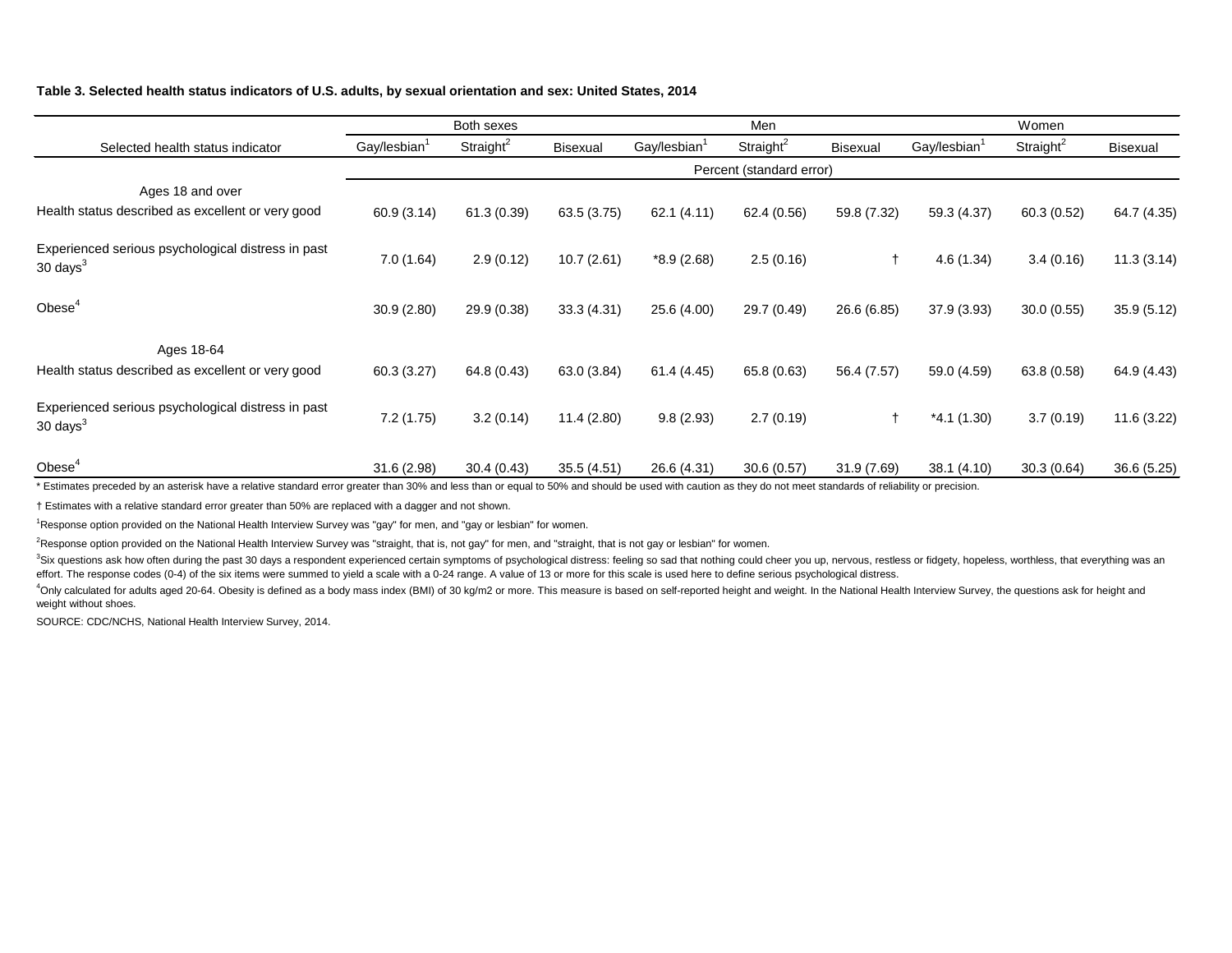# **Table 4. Selected health care service utilization indicators of U.S. adults, by sexual orientation and sex: United States, 2014**

|                                                                        | Both sexes               |                       |                 | Men                      |                          |             | Women                    |                       |                 |  |
|------------------------------------------------------------------------|--------------------------|-----------------------|-----------------|--------------------------|--------------------------|-------------|--------------------------|-----------------------|-----------------|--|
| Selected health care service utilization indicator                     | Gay/lesbian <sup>1</sup> | Straight <sup>2</sup> | <b>Bisexual</b> | Gay/lesbian <sup>1</sup> | Straight <sup>2</sup>    | Bisexual    | Gay/lesbian <sup>1</sup> | Straight <sup>2</sup> | <b>Bisexual</b> |  |
|                                                                        |                          |                       |                 |                          | Percent (standard error) |             |                          |                       |                 |  |
| Ages 18 and over                                                       |                          |                       |                 |                          |                          |             |                          |                       |                 |  |
| Received influenza vaccine during past year <sup>3</sup>               | 46.4 (3.23)              | 42.2 (0.43)           | 30.3(4.07)      | 54.5 (4.41)              | 37.6 (0.62)              | 32.9(8.05)  | 36.3 (4.20)              | 46.5 (0.53)           | 29.4 (4.41)     |  |
| Ever been tested for human immunodeficiency virus<br>$(HIV)^4$         | 70.8 (2.51)              | 36.8(0.41)            | 60.9 (4.76)     | 83.3 (2.96)              | 34.6(0.57)               | 63.6 (7.90) | 54.6 (4.20)              | 38.9 (0.54)           | 60.0(5.79)      |  |
| Ages 18-64<br>Received influenza vaccine during past year <sup>3</sup> | 43.6 (3.23)              | 35.7 (0.46)           | 25.8 (3.71)     | 52.1 (4.49)              | 30.8(0.65)               | 19.0 (5.48) | 33.3(4.35)               | 40.5 (0.59)           | 27.8 (4.42)     |  |
| Ever been tested for human immunodeficiency virus<br>$(HIV)^4$         | 71.7 (2.65)              | 41.5(0.47)            | 62.6 (4.85)     | 85.0 (3.19)              | 37.6 (0.64)              | 68.5 (6.75) | 55.2 (4.39)              | 45.2 (0.63)           | 60.9 (5.92)     |  |

<sup>1</sup>Response option provided on the National Health Interview Survey was "gay" for men, and "gay or lesbian" for women.

 $^2$ Response option provided on the National Health Interview Survey was "straight, that is, not gay" for men, and "straight, that is not gay or lesbian" for women.

<sup>3</sup>Separate survey questions asking respondents about receipt of flu shots and receipt of nasal spray flu vaccinations were included in the calculation of the flu vaccination estimates.

<sup>4</sup>Respondents who received human immunodeficiency virus (HIV) testing solely as a result of blood donation were considered not to have been tested for HIV.